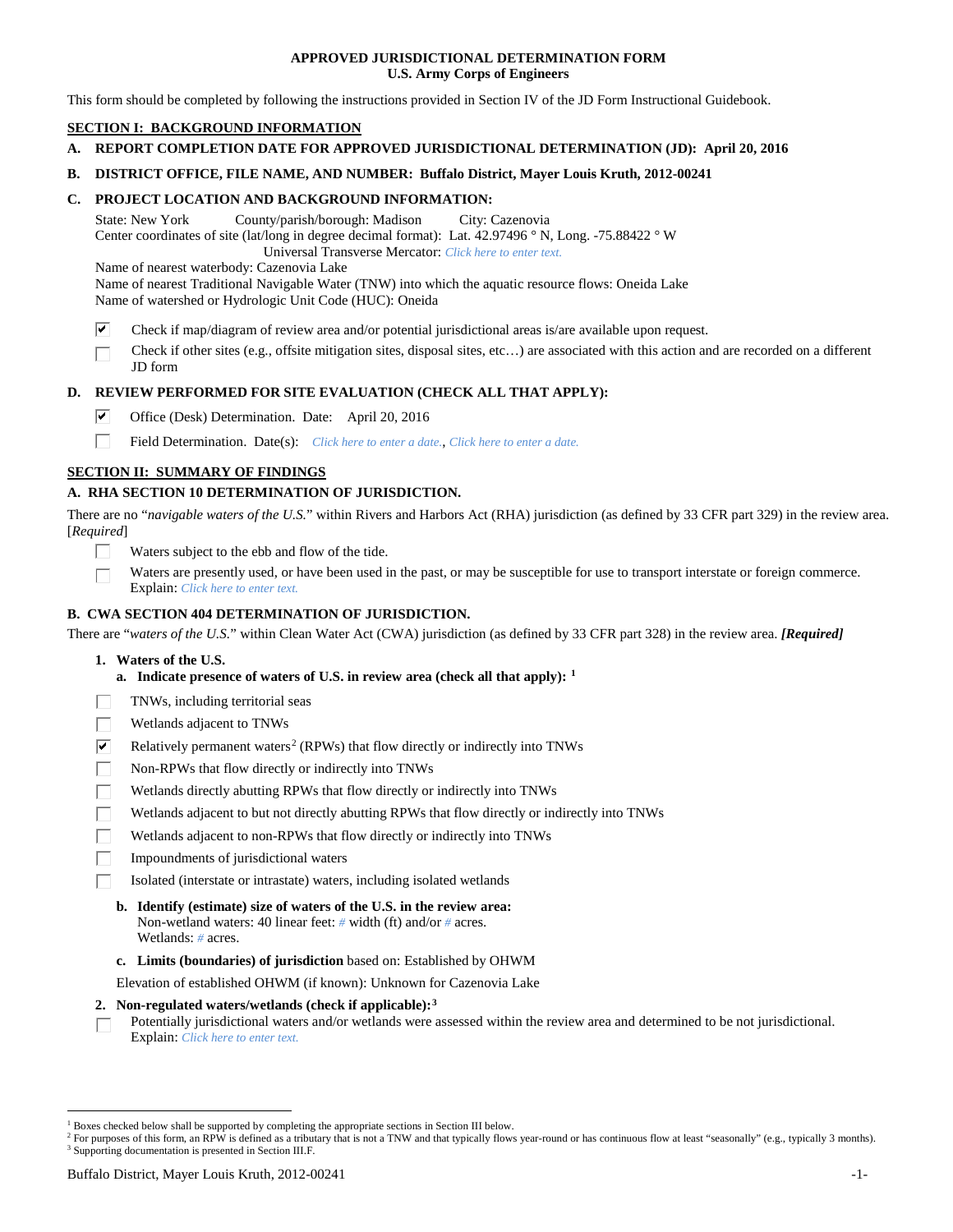## **SECTION III: CWA ANALYSIS**

### **A. TNWs AND WETLANDS ADJACENT TO TNWs**

**The agencies will assert jurisdiction over TNWs and wetlands adjacent to TNWs. If the aquatic resource is a TNW, complete Section III.A.1 and Section III.D.1. only; if the aquatic resource is a wetland adjacent to a TNW, complete Sections III.A.1 and 2 and Section III.D.1.; otherwise, see Section III.B below**.

- **1. TNW**  Identify TNW: *Click here to enter text.*
	- Summarize rationale supporting determination: *Click here to enter text.*
- **2. Wetland adjacent to TNW** Summarize rationale supporting conclusion that wetland is "adjacent": *Click here to enter text.*

## **B. CHARACTERISTICS OF TRIBUTARY (THAT IS NOT A TNW) AND ITS ADJACENT WETLANDS (IF ANY):**

**This section summarizes information regarding characteristics of the tributary and its adjacent wetlands, if any, and it helps determine whether or not the standards for jurisdiction established under Rapanos have been met.** 

**The agencies will assert jurisdiction over non-navigable tributaries of TNWs where the tributaries are "relatively permanent waters" (RPWs), i.e. tributaries that typically flow year-round or have continuous flow at least seasonally (e.g., typically 3 months). A wetland that directly abuts an RPW is also jurisdictional. If the aquatic resource is not a TNW, but has year-round (perennial) flow, skip to Section III.D.2. If the aquatic resource is a wetland directly abutting a tributary with perennial flow, skip to Section III.D.4.**

**A wetland that is adjacent to but that does not directly abut an RPW requires a significant nexus evaluation. Corps districts and EPA regions will include in the record any available information that documents the existence of a significant nexus between a relatively permanent tributary that is not perennial (and its adjacent wetlands if any) and a traditional navigable water, even though a significant nexus finding is not required as a matter of law.**

**If the waterbody[4](#page-1-0) is not an RPW, or a wetland directly abutting an RPW, a JD will require additional data to determine if the waterbody has a significant nexus with a TNW. If the tributary has adjacent wetlands, the significant nexus evaluation must consider the tributary in combination with all of its adjacent wetlands. This significant nexus evaluation that combines, for analytical purposes, the tributary and all of its adjacent wetlands is used whether the review area identified in the JD request is the tributary, or its adjacent wetlands, or both. If the JD covers a tributary with adjacent wetlands, complete Section III.B.1 for the tributary, Section III.B.2 for any onsite wetlands, and Section III.B.3 for all wetlands adjacent to that tributary, both onsite and offsite. The determination whether a significant nexus exists is determined in Section III.C below.**

**1. Characteristics of non-TNWs that flow directly or indirectly into TNW**

**(i) General Area Conditions:**

Watershed size: *# Choose an item.* Drainage area: *# Choose an item.*

Average annual rainfall: *#* inches Average annual snowfall: *#* inches

#### **(ii) Physical Characteristics:**

- (a) Relationship with TNW:
	- Tributary flows directly into TNW. Г.

Tributary flows through *Choose an item.* tributaries before entering TNW.

Project waters are *Choose an item.* river miles from TNW. Project waters are *Choose an item.* river miles from RPW. Project waters are *Choose an item.* aerial (straight) miles from TNW. Project waters are *Choose an item.* aerial (straight) miles from RPW. Project waters cross or serve as state boundaries. Explain: *Click here to enter text.*

Identify flow route to TNW[5:](#page-1-1) *Click here to enter text.* Tributary stream order, if known: *Click here to enter text.*

(b) General Tributary Characteristics (check all that apply):

**Tributary** is:  $\Box$  Natural

- Artificial (man-made). Explain: *Click here to enter text.*
- Manipulated (man-altered). Explain: *Click here to enter text.*

<span id="page-1-1"></span><span id="page-1-0"></span><sup>&</sup>lt;sup>4</sup> Note that the Instructional Guidebook contains additional information regarding swales, ditches, washes, and erosional features generally and in the arid West. <sup>5</sup> Flow route can be described by identifying, e.g., tributary a, which flows through the review area, to flow into tributary b, which then flows into TNW.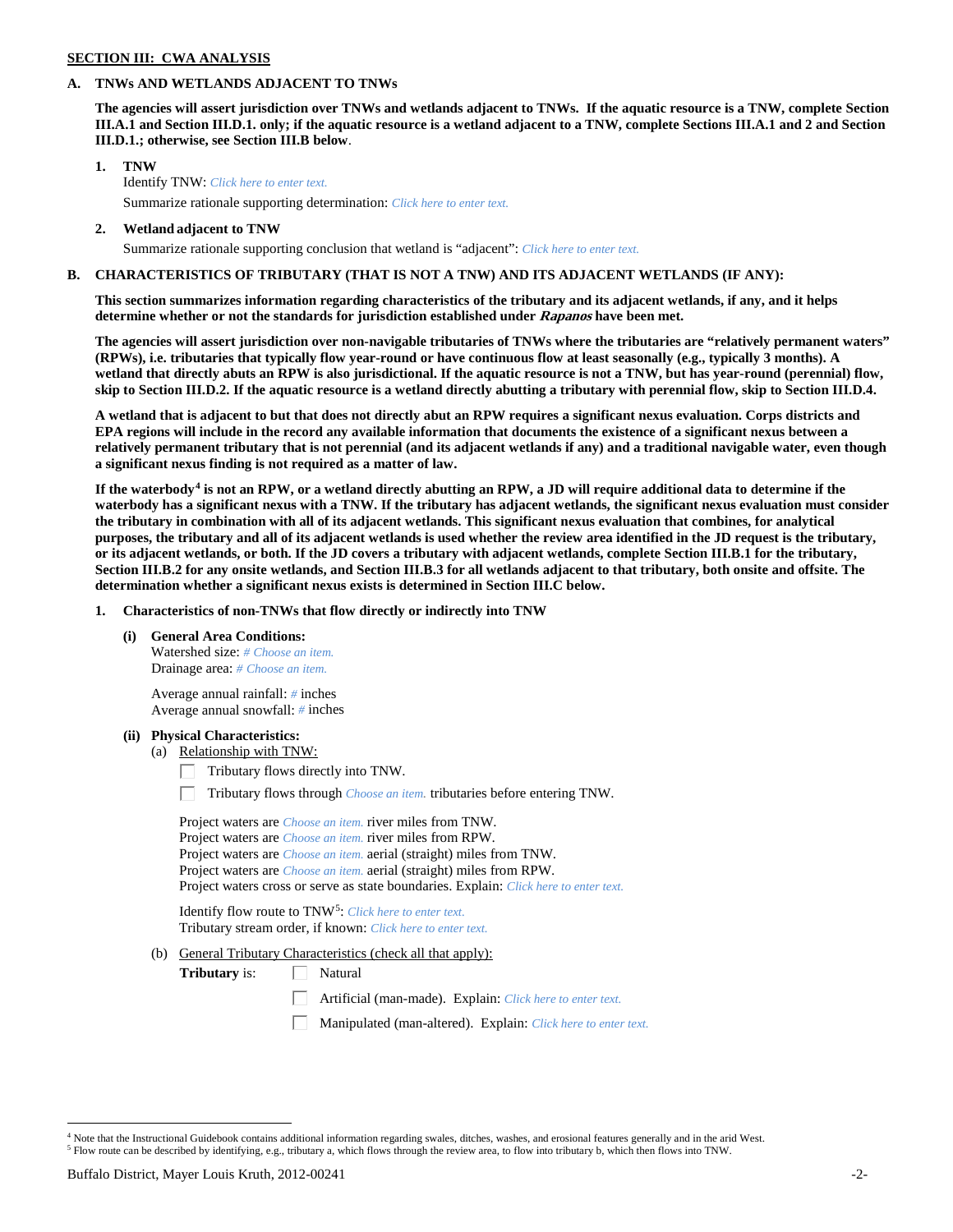| Tributary properties with respect to top of bank (estimate):<br>Average width: # feet<br>Average depth: $#$ feet<br>Average side slopes: Choose an item.                                                                                                                                                                                                                                                                                                                                                                                                                                                                                                                                                                                                                                                                                                                                                                                                              |
|-----------------------------------------------------------------------------------------------------------------------------------------------------------------------------------------------------------------------------------------------------------------------------------------------------------------------------------------------------------------------------------------------------------------------------------------------------------------------------------------------------------------------------------------------------------------------------------------------------------------------------------------------------------------------------------------------------------------------------------------------------------------------------------------------------------------------------------------------------------------------------------------------------------------------------------------------------------------------|
| Primary tributary substrate composition (check all that apply):<br><b>Silts</b><br>Sands<br>Concrete<br>Cobbles<br>Gravel<br>Muck<br>Bedrock<br>Vegetation. Type/% cover: Click here to enter text.<br>L.<br>Other. Explain: Click here to enter text.<br>Tributary condition/stability [e.g., highly eroding, sloughing banks]. Explain: Click here to enter text.                                                                                                                                                                                                                                                                                                                                                                                                                                                                                                                                                                                                   |
| Presence of run/riffle/pool complexes. Explain: Click here to enter text.<br>Tributary geometry: Choose an item.<br>Tributary gradient (approximate average slope): #%<br>$(c)$ Flow:<br>Tributary provides for: Choose an item.<br>Estimate average number of flow events in review area/year: Choose an item.<br>Describe flow regime: Click here to enter text.<br>Other information on duration and volume: Click here to enter text.                                                                                                                                                                                                                                                                                                                                                                                                                                                                                                                             |
| <b>Surface flow is:</b> Choose an item. <b>Characteristics:</b> Click here to enter text.<br>Subsurface flow: Choose an item. Explain findings: Click here to enter text.<br>Dye (or other) test performed: Click here to enter text.<br>Tributary has (check all that apply):<br>Bed and banks<br>OHWM <sup>6</sup> (check all indicators that apply):<br>clear, natural line impressed on the bank $\Box$<br>the presence of litter and debris<br>changes in the character of soil<br>destruction of terrestrial vegetation<br>the presence of wrack line<br>shelving<br>vegetation matted down, bent, or absent<br>sediment sorting<br>leaf litter disturbed or washed away<br>scour<br>sediment deposition<br>multiple observed or predicted flow events<br>water staining<br>abrupt change in plant community Click here to enter text.<br>other (list): Click here to enter text.<br>$\Box$ Discontinuous OHWM. <sup>7</sup> Explain: Click here to enter text. |
| If factors other than the OHWM were used to determine lateral extent of CWA jurisdiction (check all that apply):<br>High Tide Line indicated by:<br>Mean High Water Mark indicated by:<br>L<br>oil or scum line along shore objects<br>survey to available datum;<br>fine shell or debris deposits (foreshore)<br>physical markings;<br>physical markings/characteristics<br>vegetation lines/changes in vegetation types.<br>tidal gauges<br>other (list): Click here to enter text.<br>(iii) Chemical Characteristics:<br>$Choractaria tributori (a, a, water color is clear, diccolored, oily film; water quality, general waterched characteristics$                                                                                                                                                                                                                                                                                                              |

Characterize tributary (e.g., water color is clear, discolored, oily film; water quality; general watershed characteristics, etc.). Explain: *Click here to enter text.*

Identify specific pollutants, if known: *Click here to enter text.*

<span id="page-2-1"></span><span id="page-2-0"></span> <sup>6</sup> <sup>6</sup>A natural or man-made discontinuity in the OHWM does not necessarily sever jurisdiction (e.g., where the stream temporarily flows underground, or where the OHWM has been removed by development or agricultural practices). Where there is a break in the OHWM that is unrelated to the waterbody's flow regime (e.g., flow over a rock outcrop or through a culvert), the agencies will look for indicators of flow above and below the break. 7 Ibid.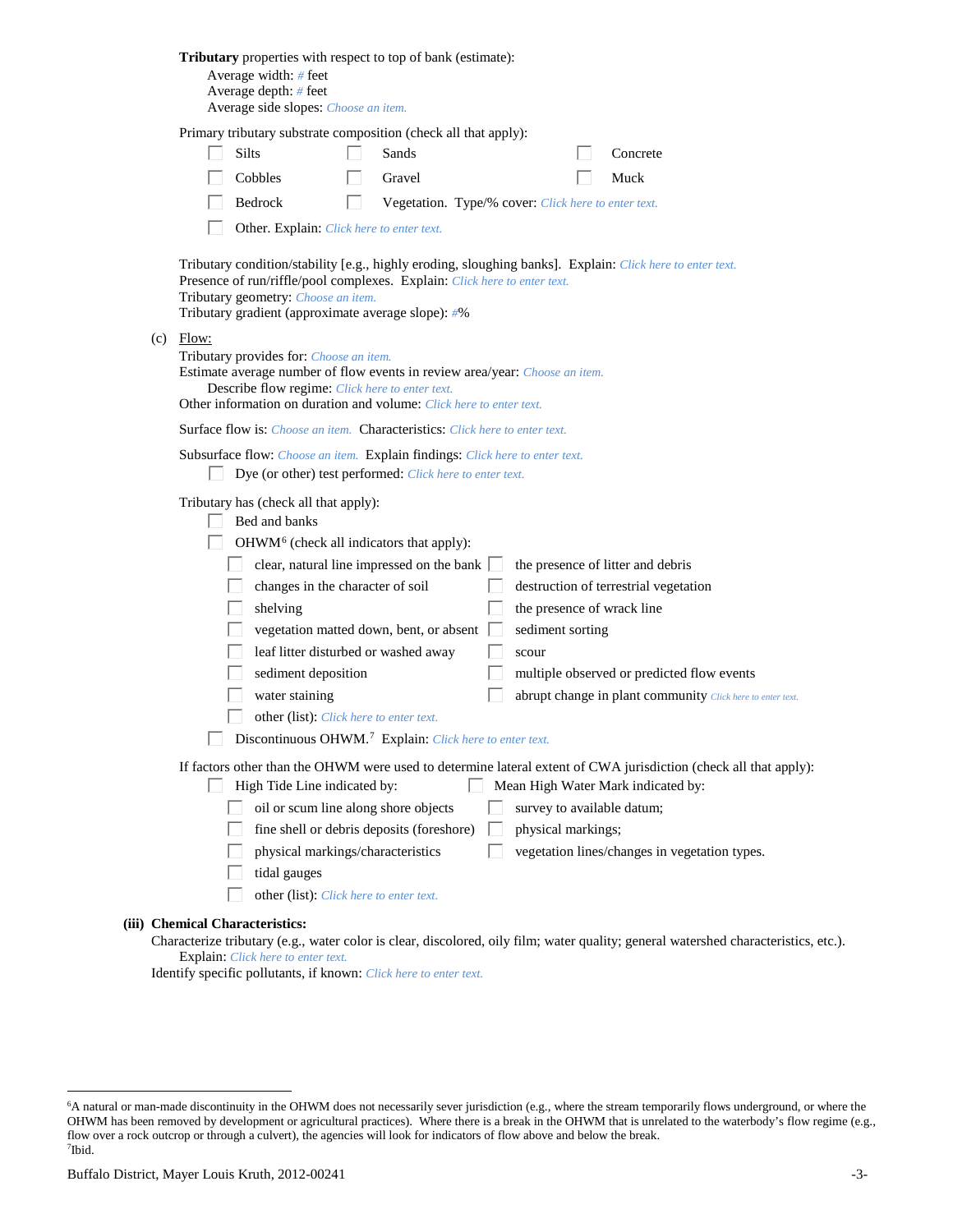## **(iv) Biological Characteristics. Channel supports (check all that apply):**

- Riparian corridor. Characteristics (type, average width): *Click here to enter text.*
- Wetland fringe. Characteristics: *Click here to enter text.*
- $\Box$  Habitat for:
	- Federally Listed species. Explain findings: *Click here to enter text.*
	- Fish/spawn areas. Explain findings: *Click here to enter text.*
	- Other environmentally-sensitive species. Explain findings: *Click here to enter text.*
	- $\Box$ Aquatic/wildlife diversity. Explain findings: *Click here to enter text.*

#### **2. Characteristics of wetlands adjacent to non-TNW that flow directly or indirectly into TNW**

#### **(i) Physical Characteristics:**

(a) General Wetland Characteristics: Properties: Wetland size: *#* acres Wetland type. Explain: *Click here to enter text.* Wetland quality. Explain: *Click here to enter text.* Project wetlands cross or serve as state boundaries. Explain: *Click here to enter text.*

(b) General Flow Relationship with Non-TNW:

Flow is: *Choose an item.* Explain: *Click here to enter text.*

Surface flow is: *Choose an item.* Characteristics: *Click here to enter text.*

Subsurface flow: *Choose an item.* Explain findings: *Click here to enter text.*

- Dye (or other) test performed: *Click here to enter text.*
- (c) Wetland Adjacency Determination with Non-TNW:
	- Directly abutting П.
	- П. Not directly abutting
		- П. Discrete wetland hydrologic connection. Explain: *Click here to enter text.*
		- П. Ecological connection. Explain: *Click here to enter text.*
		- П. Separated by berm/barrier. Explain: *Click here to enter text.*
- (d) Proximity (Relationship) to TNW

Project wetlands are *Choose an item.* river miles from TNW. Project waters are *Choose an item.* aerial (straight) miles from TNW. Flow is from: *Choose an item.* Estimate approximate location of wetland as within the *Choose an item.* floodplain.

#### **(ii) Chemical Characteristics:**

Characterize wetland system (e.g., water color is clear, brown, oil film on surface; water quality; general watershed characteristics; etc.). Explain: *Click here to enter text.*

Identify specific pollutants, if known: *Click here to enter text.*

#### **(iii) Biological Characteristics. Wetland supports (check all that apply):**

- Riparian buffer. Characteristics (type, average width): *Click here to enter text.*
	- Vegetation type/percent cover. Explain: *Click here to enter text.*
	- Habitat for:
		- Federally Listed species. Explain findings: *Click here to enter text*.
		- Fish/spawn areas. Explain findings: *Click here to enter text.*
		- Other environmentally-sensitive species. Explain findings: *Click here to enter text.*  $\Box$
		- $\Box$ Aquatic/wildlife diversity. Explain findings: *Click here to enter text.*

## **3. Characteristics of all wetlands adjacent to the tributary (if any)**

All wetland(s) being considered in the cumulative analysis: *Choose an item.* Approximately (*#*) acres in total are being considered in the cumulative analysis.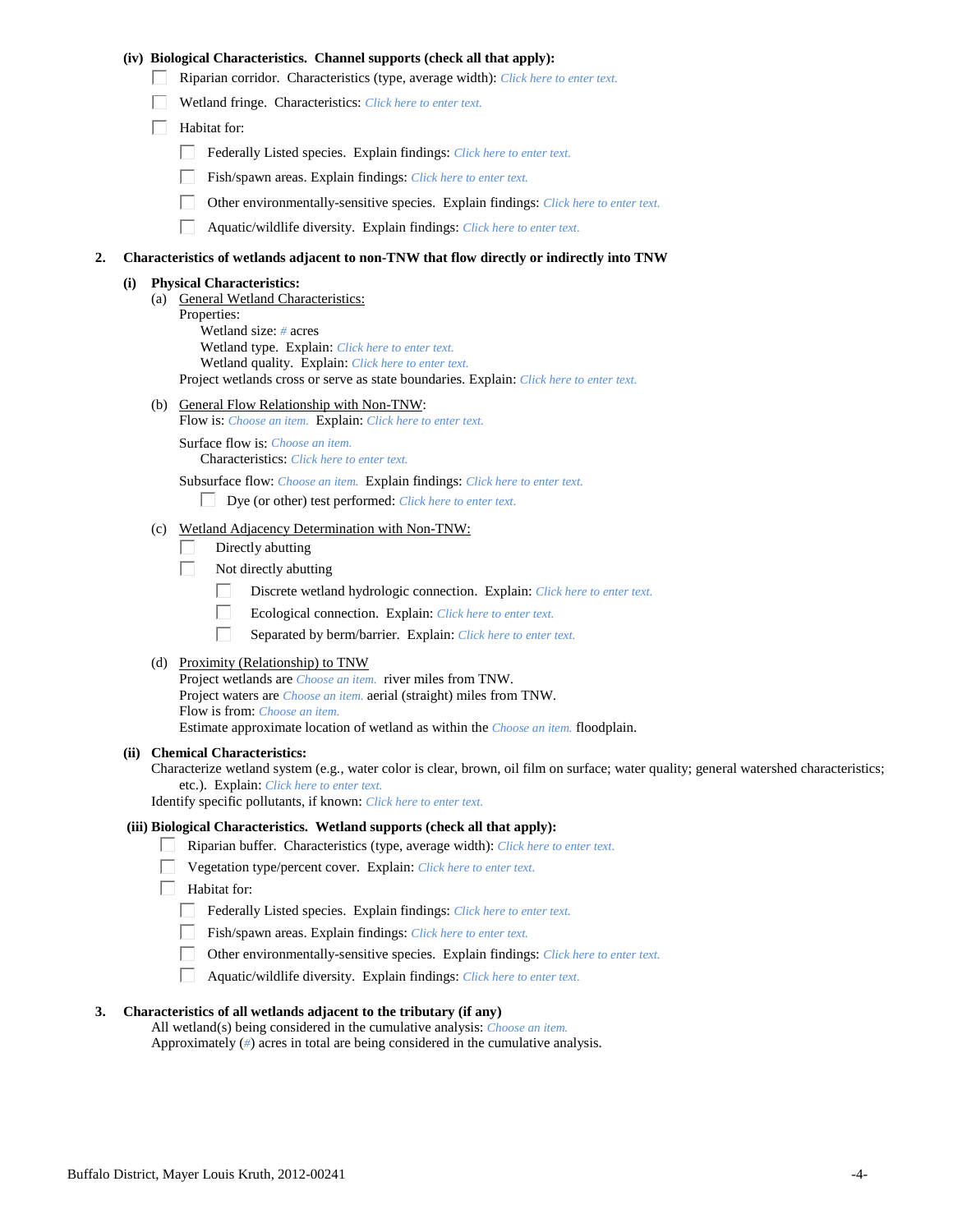For each wetland, specify the following:

| Directly abuts? $(Y/N)$ | Size (in acres) | Directly abuts? $(Y/N)$ | Size (in acres) |
|-------------------------|-----------------|-------------------------|-----------------|
|                         |                 |                         |                 |
| V/N                     |                 | Y/N                     |                 |
| V/N                     |                 | Y/N                     |                 |
|                         |                 | Y/N                     |                 |

Summarize overall biological, chemical and physical functions being performed: *Click here to enter text.*

## **C. SIGNIFICANT NEXUS DETERMINATION**

**A significant nexus analysis will assess the flow characteristics and functions of the tributary itself and the functions performed by any wetlands adjacent to the tributary to determine if they significantly affect the chemical, physical, and biological integrity of a TNW. For each of the following situations, a significant nexus exists if the tributary, in combination with all of its adjacent wetlands, has more than a speculative or insubstantial effect on the chemical, physical and/or biological integrity of a TNW. Considerations when evaluating significant nexus include, but are not limited to the volume, duration, and frequency of the flow of water in the tributary and its proximity to a TNW, and the functions performed by the tributary and all its adjacent wetlands. It is not appropriate to determine significant nexus based solely on any specific threshold of distance (e.g. between a tributary and its adjacent wetland or between a tributary and the TNW). Similarly, the fact an adjacent wetland lies within or outside of a floodplain is not solely determinative of significant nexus.** 

#### **Draw connections between the features documented and the effects on the TNW, as identified in the** *Rapanos* **Guidance and discussed in the Instructional Guidebook. Factors to consider include, for example:**

- Does the tributary, in combination with its adjacent wetlands (if any), have the capacity to carry pollutants or flood waters to TNWs, or to reduce the amount of pollutants or flood waters reaching a TNW?
- Does the tributary, in combination with its adjacent wetlands (if any), provide habitat and lifecycle support functions for fish and other species, such as feeding, nesting, spawning, or rearing young for species that are present in the TNW?
- Does the tributary, in combination with its adjacent wetlands (if any), have the capacity to transfer nutrients and organic carbon that support downstream foodwebs?
- Does the tributary, in combination with its adjacent wetlands (if any), have other relationships to the physical, chemical, or biological integrity of the TNW?

#### *Note: the above list of considerations is not inclusive and other functions observed or known to occur should be documented below:*

- **1. Significant nexus findings for non-RPW that has no adjacent wetlands and flows directly or indirectly into TNWs.** Explain findings of presence or absence of significant nexus below, based on the tributary itself, then go to Section III.D: *Click here to enter text.*
- **2. Significant nexus findings for non-RPW and its adjacent wetlands, where the non-RPW flows directly or indirectly into TNWs.**  Explain findings of presence or absence of significant nexus below, based on the tributary in combination with all of its adjacent wetlands, then go to Section III.D: *Click here to enter text.*
- **3. Significant nexus findings for wetlands adjacent to an RPW but that do not directly abut the RPW.** Explain findings of presence or absence of significant nexus below, based on the tributary in combination with all of its adjacent wetlands, then go to Section III.D: *Click here to enter text.*

## **D. DETERMINATIONS OF JURISDICTIONAL FINDINGS. THE SUBJECT WATERS/WETLANDS ARE (CHECK ALL THAT APPLY):**

- **1. TNWs and Adjacent Wetlands.** Check all that apply and provide size estimates in review area:
	- TNWs: *#* linear feet *#* width (ft), Or, *#* acres.
	- $\Box$ Wetlands adjacent to TNWs: *#* acres.

## **2. RPWs that flow directly or indirectly into TNWs.**

- $\triangledown$  Tributaries of TNWs where tributaries typically flow year-round are jurisdictional. Provide data and rationale indicating that tributary is perennial: Cazenovia Lake shows up as a perennial waterway on the Oran, New York, USGS Quadrangle Map. Cazenovia Lake flows into Chittenango Creek, which flows into Oneida Lake. Oneida Lake is a Traditional Navigable Waterway.
- Tributaries of TNW where tributaries have continuous flow "seasonally" (e.g., typically three months each year) are jurisdictional. П. Data supporting this conclusion is provided at Section III.B. Provide rationale indicating that tributary flows seasonally: *Click here to enter text.*.

Provide estimates for jurisdictional waters in the review area (check all that apply):

- $\triangledown$  Tributary waters: 40 linear feet # width (ft).
- Other non-wetland waters: *#* acres.

Identify type(s) of waters: *Click here to enter text.*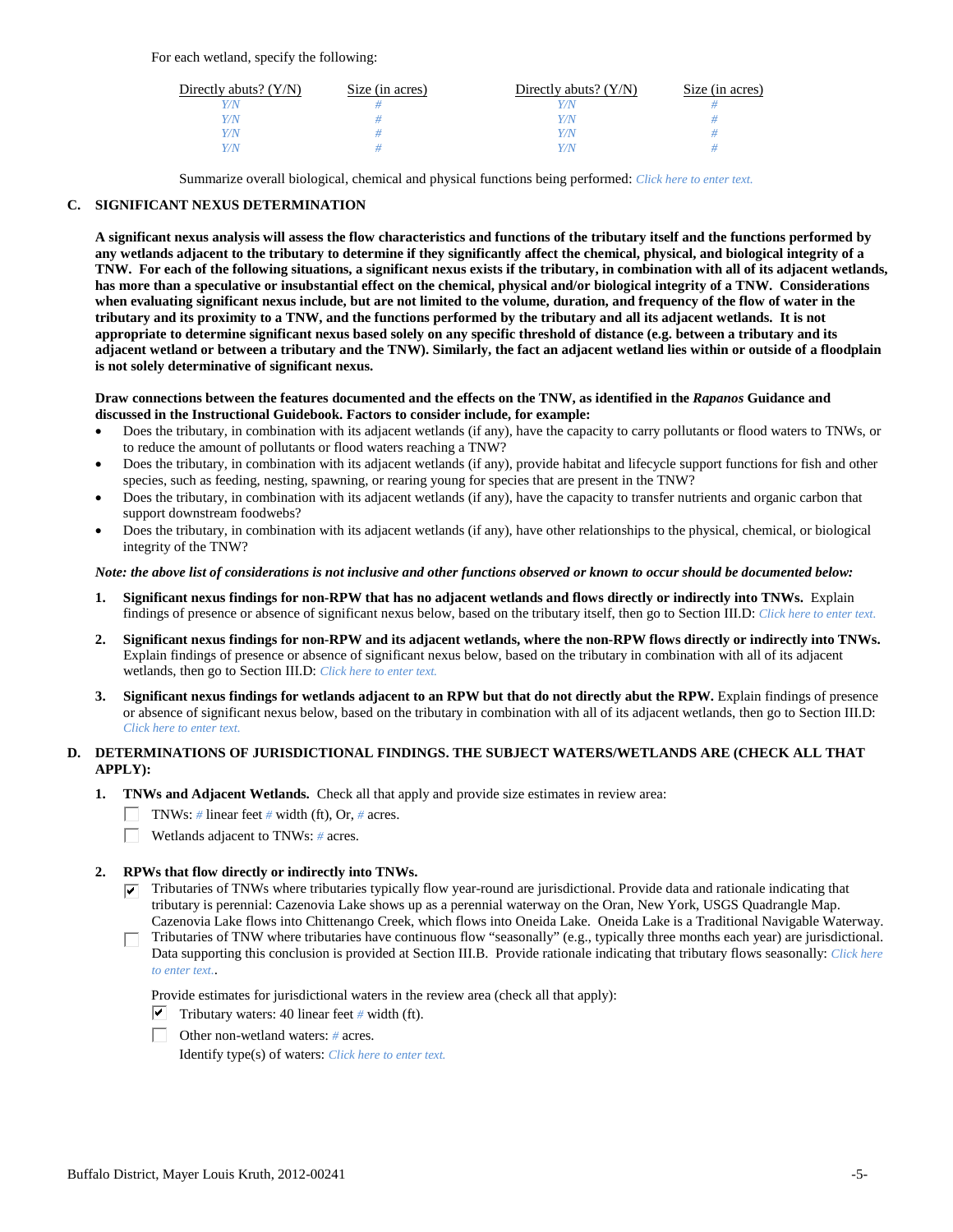### **3. Non-RPWs[8](#page-5-0) that flow directly or indirectly into TNWs.**

Waterbody that is not a TNW or an RPW, but flows directly or indirectly into a TNW, and it has a significant nexus with a TNW is jurisdictional. Data supporting this conclusion is provided at Section III.C.

Provide estimates for jurisdictional waters within the review area (check all that apply):

- Tributary waters: *#* linear feet *#* width (ft).  $\mathbf{L}$
- Other non-wetland waters: *#* acres.
	- Identify type(s) of waters: *Click here to enter text.*

### **4. Wetlands directly abutting an RPW that flow directly or indirectly into TNWs.**

- ГT. Wetlands directly abut RPW and thus are jurisdictional as adjacent wetlands.
	- Wetlands directly abutting an RPW where tributaries typically flow year-round. Provide data and rationale indicating that tributary is perennial in Section III.D.2, above. Provide rationale indicating that wetland is directly abutting an RPW: *Click here to enter text.*

Wetlands directly abutting an RPW where tributaries typically flow "seasonally." Provide data indicating that tributary is seasonal in Section III.B and rationale in Section III.D.2, above. Provide rationale indicating that wetland is directly abutting an RPW: *Click here to enter text.*

Provide acreage estimates for jurisdictional wetlands in the review area: *#* acres.

#### **5. Wetlands adjacent to but not directly abutting an RPW that flow directly or indirectly into TNWs.**

Wetlands that do not directly abut an RPW, but when considered in combination with the tributary to which they are П adjacent and with similarly situated adjacent wetlands, have a significant nexus with a TNW are jurisidictional. Data supporting this conclusion is provided at Section III.C.

Provide acreage estimates for jurisdictional wetlands in the review area: *#* acres.

#### **6. Wetlands adjacent to non-RPWs that flow directly or indirectly into TNWs.**

Wetlands adjacent to such waters, and have when considered in combination with the tributary to which they are adjacent П and with similarly situated adjacent wetlands, have a significant nexus with a TNW are jurisdictional. Data supporting this conclusion is provided at Section III.C.

Provide estimates for jurisdictional wetlands in the review area: *#* acres.

## **7. Impoundments of jurisdictional waters. [9](#page-5-1)**

As a general rule, the impoundment of a jurisdictional tributary remains jurisdictional.

- Demonstrate that impoundment was created from "waters of the U.S.," or
- Demonstrate that water meets the criteria for one of the categories presented above (1-6), or
- Demonstrate that water is isolated with a nexus to commerce (see E below). Г

## **E. ISOLATED [INTERSTATE OR INTRA-STATE] WATERS, INCLUDING ISOLATED WETLANDS, THE USE, DEGRADATION OR DESTRUCTION OF WHICH COULD AFFECT INTERSTATE COMMERCE, INCLUDING ANY SUCH WATERS (CHECK ALL THAT APPLY):[10](#page-5-2)**

- L. which are or could be used by interstate or foreign travelers for recreational or other purposes.
- from which fish or shellfish are or could be taken and sold in interstate or foreign commerce.
- which are or could be used for industrial purposes by industries in interstate commerce. П.
- Г Interstate isolated waters.Explain: *Click here to enter text.*
- П Other factors.Explain: *Click here to enter text.*

#### **Identify water body and summarize rationale supporting determination:** *Click here to enter text.*

Provide estimates for jurisdictional waters in the review area (check all that apply):

- Tributary waters: *#* linear feet *#* width (ft).
- Other non-wetland waters: *#* acres.

Identify type(s) of waters: *Click here to enter text.*

Wetlands: *#* acres.

<span id="page-5-0"></span> $\frac{1}{8}$ See Footnote # 3.

<sup>&</sup>lt;sup>9</sup> To complete the analysis refer to the key in Section III.D.6 of the Instructional Guidebook.

<span id="page-5-2"></span><span id="page-5-1"></span><sup>&</sup>lt;sup>10</sup> Prior to asserting or declining CWA jurisdiction based solely on this category, Corps Districts will elevate the action to Corps and EPA HQ for review consistent with the process described in the Corps/EPA *Memorandum Regarding CWA Act Jurisdiction Following Rapanos.*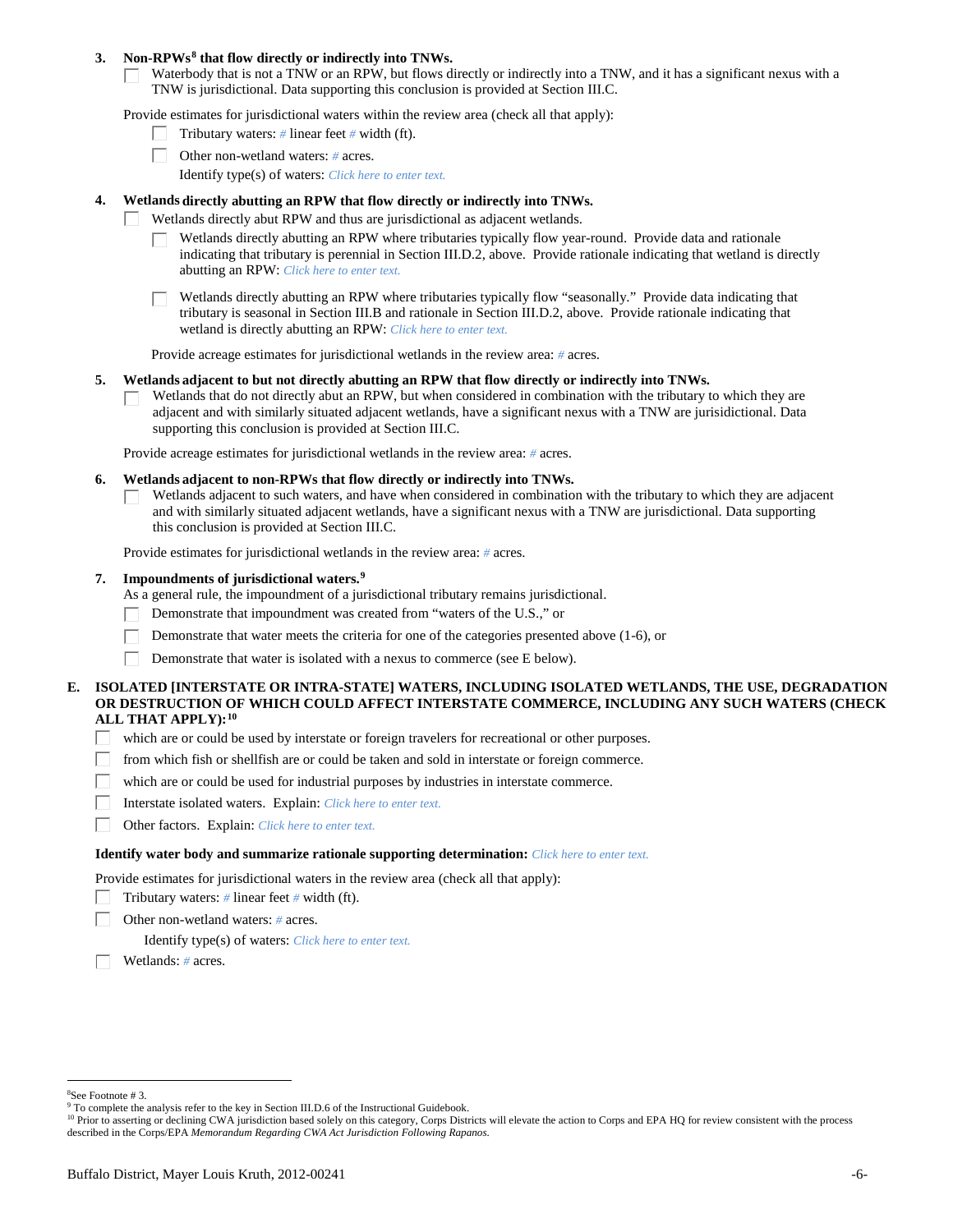| Е. |   | NON-JURISDICTIONAL WATERS, INCLUDING WETLANDS (CHECK ALL THAT APPLY):                                                                                                                                                                                                                                                     |
|----|---|---------------------------------------------------------------------------------------------------------------------------------------------------------------------------------------------------------------------------------------------------------------------------------------------------------------------------|
|    |   | If potential wetlands were assessed within the review area, these areas did not meet the criteria in the 1987 Corps of Engineers<br>Wetland Delineation Manual and/or appropriate Regional Supplements.                                                                                                                   |
|    | L | Review area included isolated waters with no substantial nexus to interstate (or foreign) commerce.                                                                                                                                                                                                                       |
|    |   | Prior to the Jan 2001 Supreme Court decision in "SWANCC," the review area would have been regulated based solely on the<br>"Migratory Bird Rule" (MBR).                                                                                                                                                                   |
|    | Ш | Waters do not meet the "Significant Nexus" standard, where such a finding is required for jurisdiction. Explain: Click here to enter text.                                                                                                                                                                                |
|    | П | Other: (explain, if not covered above): Click here to enter text.                                                                                                                                                                                                                                                         |
|    |   | Provide acreage estimates for non-jurisdictional waters in the review area, where the sole potential basis of jurisdiction is the MBR factors<br>(i.e., presence of migratory birds, presence of endangered species, use of water for irrigated agriculture), using best professional judgment<br>(check all that apply): |
|    |   | Non-wetland waters (i.e., rivers, streams): # linear feet # width (ft).                                                                                                                                                                                                                                                   |
|    |   | Lakes/ponds: $# \, \text{acres.}$                                                                                                                                                                                                                                                                                         |
|    |   | Other non-wetland waters: # acres. List type of aquatic resource: Click here to enter text                                                                                                                                                                                                                                |
|    |   | Wetlands: # acres.                                                                                                                                                                                                                                                                                                        |
|    |   | Provide acreage estimates for non-jurisdictional waters in the review area that do not meet the "Significant Nexus" standard, where such a<br>finding is required for jurisdiction (check all that apply):                                                                                                                |
|    |   | Non-wetland waters (i.e., rivers, streams): $\#$ linear feet $\#$ width (ft).                                                                                                                                                                                                                                             |
|    |   | Lakes/ponds: $# \, \text{acres.}$                                                                                                                                                                                                                                                                                         |
|    |   | Other non-wetland waters: # acres. List type of aquatic resource: Click here to enter text                                                                                                                                                                                                                                |
|    |   | Wetlands: # acres.                                                                                                                                                                                                                                                                                                        |
|    |   | <b>SECTION IV: DATA SOURCES.</b>                                                                                                                                                                                                                                                                                          |
|    |   | A. SUPPORTING DATA. Data reviewed for JD (check all that apply - checked items shall be included in case file and, where checked and                                                                                                                                                                                      |
|    |   | requested, appropriately reference sources below):<br>Maps, plans, plots or plat submitted by or on behalf of the applicant/consultant: Location Map Supplied by the Applicant.                                                                                                                                           |
|    |   | Data sheets prepared/submitted by or on behalf of the applicant/consultant.                                                                                                                                                                                                                                               |
|    |   | Office concurs with data sheets/delineation report.                                                                                                                                                                                                                                                                       |
|    |   | Office does not concur with data sheets/delineation report.                                                                                                                                                                                                                                                               |
|    |   | Data sheets prepared by the Corps: Click here to enter text.                                                                                                                                                                                                                                                              |
|    |   | Corps navigable waters' study: Click here to enter text.                                                                                                                                                                                                                                                                  |
|    |   | U.S. Geological Survey Hydrologic Atlas: Click here to enter text.                                                                                                                                                                                                                                                        |
|    |   | USGS NHD data.                                                                                                                                                                                                                                                                                                            |
|    |   | USGS 8 and 12 digit HUC maps.                                                                                                                                                                                                                                                                                             |
|    | ⊮ | U.S. Geological Survey map(s). Cite scale & quad name: Oran, New York, USGS Quadrangle Map, Scale is 1:24,000.                                                                                                                                                                                                            |
|    |   | USDA Natural Resources Conservation Service Soil Survey. Citation: Click here to enter text.                                                                                                                                                                                                                              |
|    |   | National wetlands inventory map(s). Cite name: Click here to enter text.                                                                                                                                                                                                                                                  |
|    |   | State/Local wetland inventory map(s): Click here to enter text.                                                                                                                                                                                                                                                           |
|    |   | FEMA/FIRM maps: Click here to enter text.                                                                                                                                                                                                                                                                                 |
|    |   | 100-year Floodplain Elevation is: Click here to enter text. (National Geodetic Vertical Datum of 1929)                                                                                                                                                                                                                    |
|    | ⊽ | Photographs: $\Box$<br>Aerial (Name & Date): Click here to enter text.                                                                                                                                                                                                                                                    |
|    |   | Other (Name & Date): Ground Level Photographs Supplied by the Applicant.<br>or $\overline{\mathbf{v}}$                                                                                                                                                                                                                    |
|    |   | Previous determination(s). File no. and date of response letter: Click here to enter text.                                                                                                                                                                                                                                |
|    |   | Applicable/supporting case law: Click here to enter text.                                                                                                                                                                                                                                                                 |
|    |   | Applicable/supporting scientific literature: Click here to enter text.                                                                                                                                                                                                                                                    |
|    |   | Other information (please specify): Click here to enter text.                                                                                                                                                                                                                                                             |
|    |   |                                                                                                                                                                                                                                                                                                                           |

# **B. ADDITIONAL COMMENTS TO SUPPORT JD:** *Click here to enter text.*